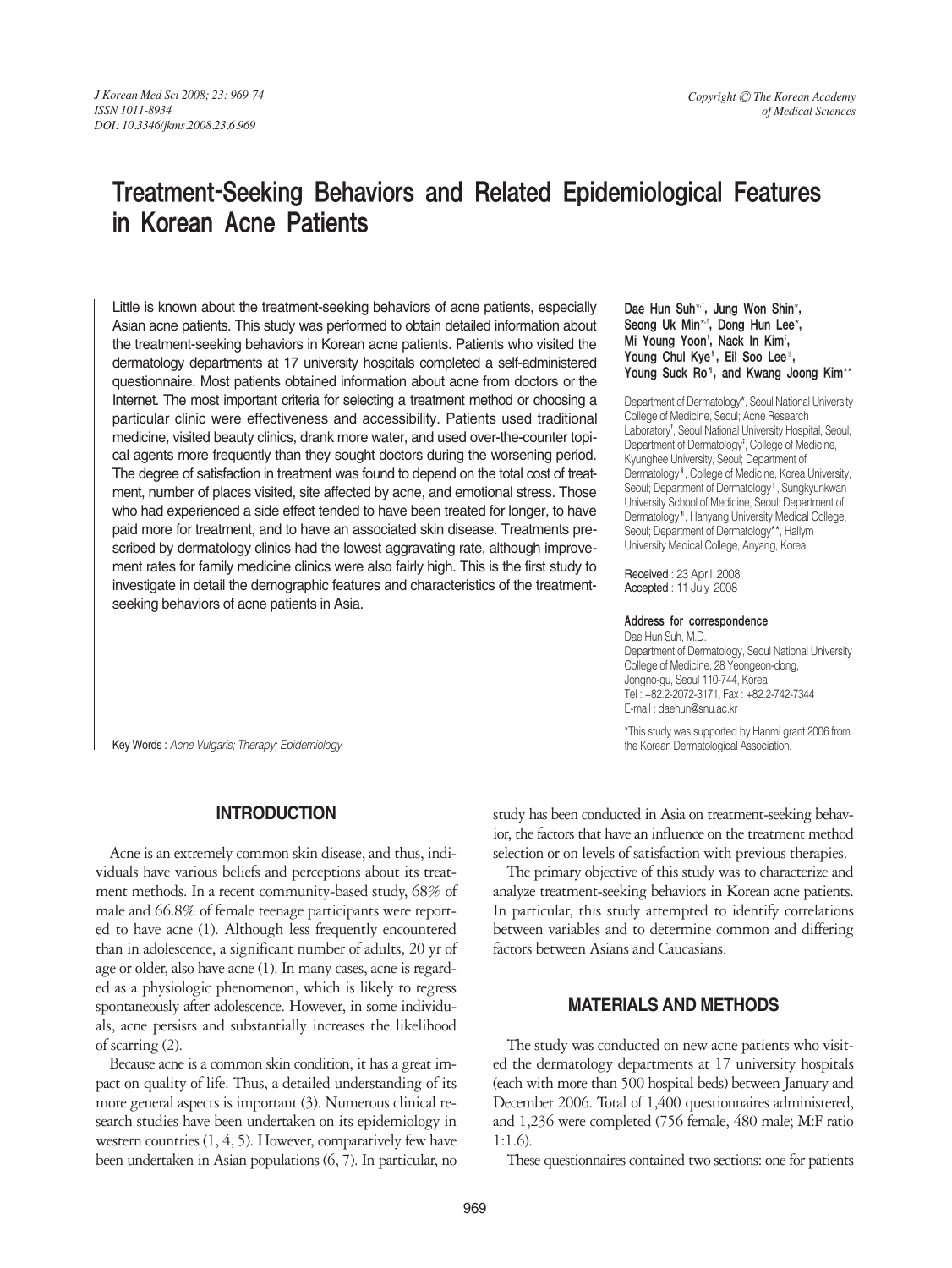and the other for the attending dermatologists. Participants were asked to answer questions on the following; source of treatment information, factors influencing treatment choice, management method during acne flare-up, maintenance method after treatment, and degree of satisfaction with previous therapy. Dermatologists asked patients to answer questions about the places that they had visited for treatment and questions regarding treatment efficacy. And dermatologists were instructed to decide severity of their acne patients according to the Korean acne grading system (8). This questionnaire was administered under the supervision of a dermatologist in each hospital.

#### Statistical analysis

Statistical analysis was performed using the Statistical Package for the Social Sciences (SPSS), version 12. The t-test was used to determine those of quantitative variables; total cost of acne treatment and treatment duration. And the chi-squared test was mainly used in this study to determine the statistical significances of qualitative variables; all variables other than total cost of acne treatment and treatment duration. *p* values of less than 0.05 were considered to be statistically significant.

#### **RESULTS**

#### Epidemiology

The questionnaire completed for 1,236 acne patients, 480 were male (39%) and 756 were female (61%). The mean age of patients was 23.1 yr in male and 24.5 yr in female. In respect of severity, mild form (grade 1, 2) was 55.9%, moderate form (grade  $3, 4$ ) was  $40.6\%$ , and severe form (grade  $5, 6$ ) was 3.5%.

#### Source of information

Patients most frequently obtained general information on acne from doctors and hospitals (39.5%), and from the Internet (35.9%). Other sources included television/radio (11.8%), magazines (7%), and newspapers (5.1%). Male patients were more likely to obtain information from the internet than female patients, and female patients were more likely to obtain information from magazines and newspapers (Fig. 1)  $(b<0.05)$ .

## Priority on choosing acne treatment

Most patients considered treatment efficacy as the most important factor when choosing an acne treatment modality (74%); other factors included cost (8%), recurrence (6%), duration (4%), time spent (4%), and side effects (4%). No gender difference was found.

Accessibility (40%) was the first consideration when visiting hospitals for acne treatment, followed by cost (23%), and perceived hospital status based on the Internet (21%), and television/radio (16%).

#### Acne treatment during the worsening period

The most frequently reported method of managing acne during the aggravation period was traditional medicine (90%), followed by beauty clinics (89%), drinking more water (87%), and using non-prescriptive topical agents (86%). Sixty-eight percent of patients visited hospitals, 67% squeezed pimples,



Fig. 2. Acne treatment during the worsening period. A statistically significant difference between acne patients who had been treated and those who had never been treated in a hospital. \*, *p*<0.05 between two groups; � , *p*<0.01 between two groups.



Fig. 1. Sources of information. \*p<0.05 between male and female acne patients.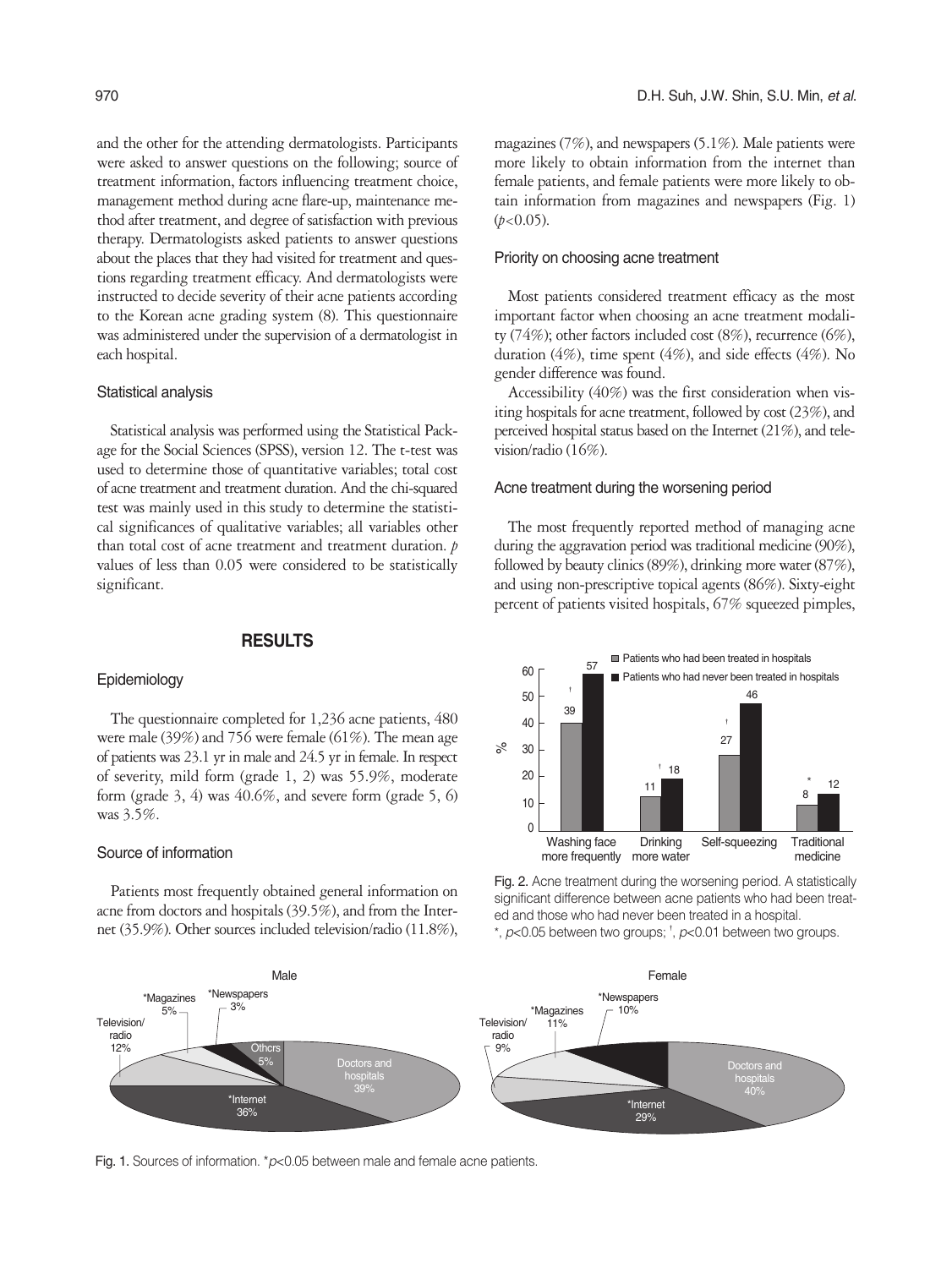

Fig. 3. Maintenance method after improvement. A statistically significant difference between male and female acne patients (\**p*< 0.05 between male and female).



Fig. 5. Differences between patients who were satisfied or dissatisfied with treatment results. \*p<0.05 and <sup>†</sup>p<0.01 between the groups.

and 55% washed their faces more frequently. A difference was found between male and female acne patients in terms of acne management methods during the aggravating period. Male patients washed their faces more frequently than female patients ( $p$ <0.01), but female patients visited hospital ( $p$ <0.01) and beauty clinics (*p*<0.05) more frequently than male patients.

In addition, a statistical difference was found, in terms of method of self-treatment, between those that had been treated by a dermatologist at some time and those with no history of treatment (Fig. 2). The group with a history of dermatologist treatment were less dependent on facial washing (39% vs. 57%, *p*<0.01), drinking water (11% vs. 18%, *p*<0.01), squeezing pimples (27% vs. 46%, *p*<0.01), and on traditional medicine (8% vs. 12%, *p*<0.05).

#### Maintenance after treatment

The methods most commonly used after improvement were (in decreasing order) to use acne drugs when acne later became aggravated, moisturizer, acne medications daily, and doing nothing (Fig. 3). Female patients used acne drugs more often than male patients, and male patients were more likely to do nothing. Forty-one percent of female patients used acne drugs



Fig. 4. Maintenance method after improvement. Statistical difference between acne patients that had been treated or had never been treated in a hospital. <sup>†</sup>, *p*<0.05 between two groups.

when they had symptoms and 23% used drugs daily. On the other hand, 36% of male patients used acne drugs when they had symptoms and 20% used drugs daily ( $p < 0.01$ ).

In addition, those who had experienced hospital treatment and those who had not were found to differ (Fig. 4). Those with a treatment history were found to be more likely to use acne drugs when symptoms were aggravated (41% vs. 36%, *p*<0.01) or daily (27% vs. 13%, *p*<0.01), whereas those with no relevant history were more likely to use moisturizer (32% vs. 27%, *p*<0.01) or do nothing (19% vs. 5%, *p*<0.01).

#### Satisfaction with acne treatment

Seventy-seven percent of patients were unsatisfied with the results of acne treatment. The major reasons for dissatisfaction were ineffectiveness (84%), cost (7%), and side effects (4%).

The average total cost of acne treatment was higher in dissatisfied patients than in satisfied patients (1,155 vs. 699 US dollar,  $p$ <0.01) (Fig. 5). Moreover, the forehead was the first presenting site in 71% of satisfied patients and in 62% of dissatisfied patients  $(p<0.05)$ . On the other hand, cheeks were more often the first presenting area in dissatisfied patients (61% vs. 51%) ( $p$ <0.05). When completing the questionnaire, 14% of dissatisfied and 9% of satisfied patients had chest lesions ( $p$ <0.05).

Seventy-seven percent of satisfied patients and 87% of dissatisfied patients thought that emotional stress aggravates acne  $(p<0.01)$ .

#### Side effects of treatment

Seventy-nine percent of patients had never experienced side effects. The mean treatment duration was longer in patients who had experienced a side effect than in patients who had not (23.1 months vs. 11.7 months, *p*<0.01) (Fig. 6). The mean cost of acne treatment was much higher in patients who had experienced a side effect (2,352 vs. 713 US dollars) (*p*<0.01). Other associated skin diseases were more common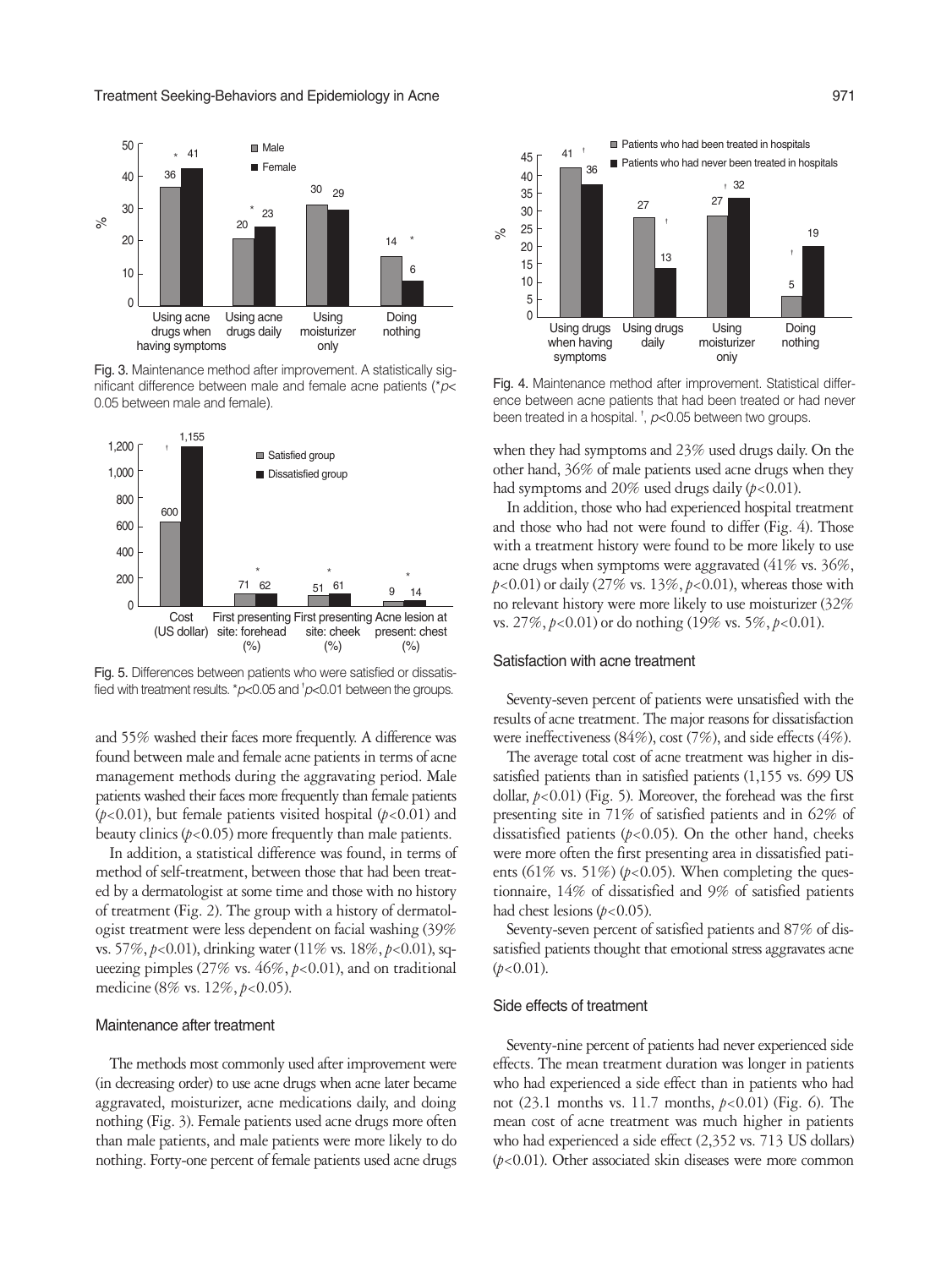

Fig. 6. Differences between patients who had or had not experienced side effects (*\*p*<0.05 and *<sup>†</sup>p*<0.01).



Fig. 8. Difference between male and female patients by previous treatment. \*p<0.05 and <sup>+</sup>p<0.01 between male and female acne patients.

in patients who had experienced a side effect (23% vs. 17%) (*p*<0.05). When acne lesions were aggravated, people with no history of side effect more frequently sought a doctor (48% vs. 36%, *p*<0.01).

#### Previous treatment history

Eighty-five percent of male patients had sought advice or treatment from a dermatologist before their university hospital visit, and 6% had visited beauty clinics, 4% oriental medicine clinics, 3% internal medicine clinic, and 2% family medicine clinics. For women, 72% had previously sought advice from a dermatologist, 19% had visited aesthetics, 7% had sought treatment from an oriental medicine clinic, 1% had visited a clinic of internal medicine, and 1% had visited a family medicine clinic. Female patients were found to have more frequently visited oriental medicine clinics and beauty clinics.

With respect to progression after treatment, the percentage of patients who considered their symptoms improved was highest among those who visited a family medicine clinic (32%), followed by patients who visited a dermatologist (29%), and patients who visited an oriental medicine clinic (15%), beau-



Fig. 7. Results of treatment at previously visited centers. Percentages of patients who were aggravated by treatment were the lowest for dermatology clinics.

ty clinics (14%), and internal medicine clinics (6%). However, the percentages of patients that found their condition aggravated by treatment was highest for internal medicine clinics (66%), followed by family medicine clinics (47%), oriental medicine clinics (45%), beauty clinics (41%), and finally by dermatology clinics (29%) (Fig. 7).

Gender differences concerning previous acne treatments are summarized in Fig. 8. More women had been previously treated than men (75% vs. 55%, *p*<0.05). On the other hand, men had more frequently used isotretinoin or adapalene (*p*< 0.01), and men had been treated with triamcinolone intralesional injections more often than women  $(p<0.05)$ .

## **DISCUSSION**

Although acne is one of the most common skin diseases, few studies have been conducted to determine how patients obtain information about acne, decide on how to obtain treatment or on how satisfied patients are with previous therapy. In particular, little information is available on these issues for Asians. Even though Tan et al. in Singapore (6) and Yeung et al. in Hong Kong (7) have undertaken community-based epidemiologic studies of acne in Asia, treatment-seeking was not investigated in detail. The present study sought to obtain basic information on treatment-seeking behaviors, previous treatment histories, reasons for selecting specific treatment methods, durations and costs of acne treatments, and degrees of satisfaction with therapy among Korean patients.

Merely 40% of acne patients had obtained general information about acne from doctors or hospitals (39.5%), whereas a considerable number obtained information from the Internet (35.9%). This result is probably due, in part, to the popularity of the Internet in Korea, and the fact that acne is most prevalent among adolescents and young adults (9). Other cited sources of acne information were television/radio (11.8%), mag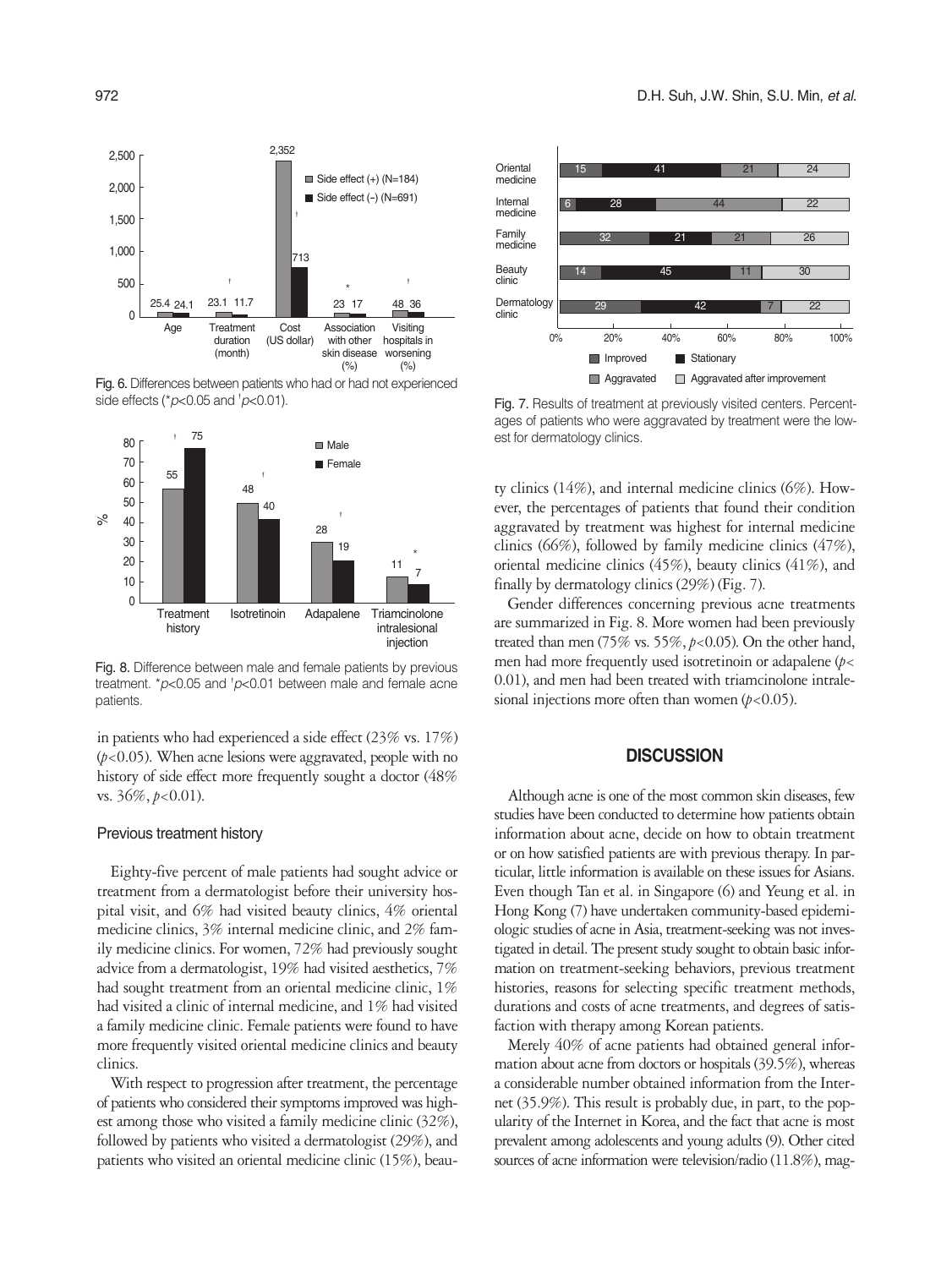azines (7%), and newspapers (5.1%). Moreover, as has been reported previously, women were found to be more likely to seek information in magazines than men (10). Because our subjects were referred patients, our results are unlikely to reflect the attitudes, behaviors, or histories of the general population. Actually, in a community-based survey conducted in New Zealand, it was found that most people obtained information from television or parents, and not from doctors (11).

The most important factor in terms of choosing an acne treatment modality was treatment efficacy (74%), which was followed by cost (8%). Accessibility was found to be the most important factor when choosing an acne clinic, also followed by cost. In addition, name value as determined by the Internet or television and radio was also considered an important factor. We attribute these findings to the busy schedules of young people today, as most of our subjects were either students or working professionals. Thus, the patients preferred nearby, cheaper clinics, preferably with a well-known name.

During periods of exacerbation, acne patients were found to favor traditional medicines, to visit beauty clinics, to drink more water, and to use non-prescribed topical treatments more frequently than they sought a doctor's advice. This result demonstrates that non-medical therapies for acne are prevalent in Korea, and that the population is generally uneducated about acne and its consequences. The present study was performed in seventeen university-based hospitals. Had this been a community-based study, we believe that a greater proportion of acne sufferers would have used non-medical treatments or done nothing, as it has been previously reported that only a minority of acne patients seek medical attention (3, 12, 13). In the present study, patients with experience of being treated in a hospital tended to less frequently adopt self-treatments like washing the face or self-extraction. This suggests that hospital-treated patients have more accurate information about acne. It is also possible that more educated patients (who know that self-treatment can cause sequelae) prefer to visit hospitals during acne exacerbations.

In terms of maintenance methods after an improvement, female patients favored medication use (daily or during exacerbations), whereas male patients favored using moisturizer or doing nothing. This result reflects the fact that treatment compliance may be higher in female patients than in male patient. In addition, differences were found between those that have been and not been previously treated at hospital. Those with a history of hospital treatment used acne drugs more frequently, probably because they knew the effectiveness of prescription drugs through contact with doctors.

Seventy-seven percent of patients were displeased with previous acne therapy, which is because of the nature of our cohort, i.e., many may have been referred because they were dissatisfied with or unresponsive to previous therapy. The most common reason given for dissatisfaction with acne treatment was ineffectiveness, which corresponds with our finding that the most important factor in terms of choosing a particular

treatment is efficacy. Other reasons given for treatment dissatisfaction were cost and side effects. Dissatisfied patients considered that the total cost of acne treatment was high, and had received treatment from more treatment centers than satisfied patients. In addition, high costs can contribute to treatment dissatisfaction and produce a vicious cycle. Sites first affected by acne can also affect the degree of satisfaction. For example, those first affected on cheeks tended to be more dissatisfied with treatment results than those initially affected on the forehead. In addition, those with acne lesions on the chest tended to be dissatisfied with treatment results. In Korean patients, the most severely affected site on the face has been reported to be the cheeks (14). Moreover, acne tends to appear initially on the face and then to spread to the anterior chest or back (9). Severe acne is probably more difficult to cure than mild acne, and is associated with more chest lesions. Furthermore, it may be a consequence of inadequate treatment. Thus, patients who first developed acne on the cheeks with chest lesions tend to be displeased with treatment.

It is well known that emotional stress can greatly aggravate acne (3, 15). Rapp et al. reported that those with a tendency to regularly become angry also tend to have poor skin-quality and to be dissatisfied with treatment (16). Similarly, in the present study, the patients who were dissatisfied with treatment tended to experience acne flare-ups when emotionally stressed. Thus, those more exposed to stress are more likely to experience acne flare-ups and be more dissatisfied with treatment. One-fifth of the patients that submitted questionnaires had experienced treatment side effects, and these patients had been treated for longer and spent considerably more money on acne therapies. Longer duration or more expenses can indicate that the patients have been treated with variable methods including self-treatment or over-the-counter therapy. So, patients who had been treated with multiple methods have a greater chance of experiencing side effects. In addition, those who had experienced a side effect also tended to have a history of other skin diseases, which could have been because they were more concerned about skin problems.

Patients visited dermatology clinics most frequently before referral to a university hospital. They also visited beauty clinics, oriental medicine clinics, family medicine clinics, and internal medicine clinics. Female patients tended to visit beauty clinics and oriental medicine clinics more often than men. Someone other than a dermatologist advised a considerable number of acne treatments. In terms of the progress after previous treatment, we have interesting results in this study. The rate of aggravation after treatment was lower for dermatology clinics than beauty clinics, family medicine, oriental medicine, and internal medicine clinics. The total percentage of improvement and maintenance was highest in patients who sought a dermatologist. However, total percentages of improvement and stationary maintenance of beauty clinics, family medicine clinics, and oriental medicine clinics were comparable to that of dermatologic clinics. This